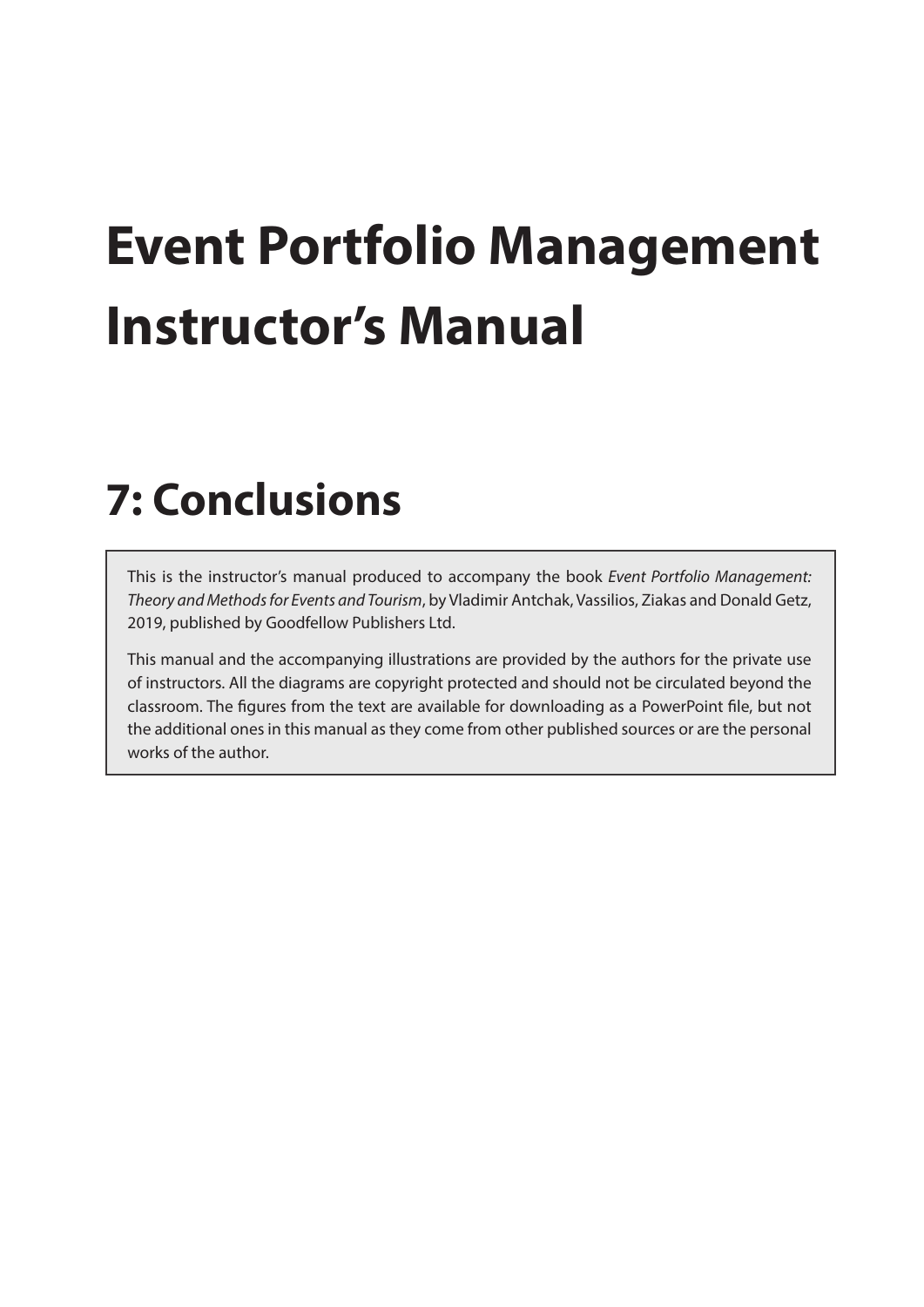# **Lecture 13**

There are two parts to the final chapter. Part one is a summary, framed by "ontological mapping", otherwise known as "ontology alignment" or "ontology mapping" when searching these terms. This needs some explanation. Here is a Wikipedia definition of ontology, followed by a description of the "ontological mapping" presented in our conclusions.

"Ontology is the philosophical study of being. More broadly, it studies concepts that directly relate to being, in particular becoming, existence, reality, as well as the basic categories of being and their relations. Traditionally listed as a part of the major branch of philosophy known as metaphysics, ontology often deals with questions concerning what entities exist or may be said to exist and how such entities may be grouped, related within a hierarchy, and subdivided according to similarities and differences."

https://en.wikipedia.org/wiki/Ontology

Event studies can be said to have its own ontology, or claims to knowledge. These claims are dependent upon language, or semantics, in the form of the terms we use to describe concepts, and the nature of the concepts themselves. Ontology alignment occurs when we compare ontologies, such as event studies with tourism or hospitality studies, to come to an understanding of whether or not we are making the same claims and using the same terms and concepts. The first step, as in this book, is to make some claims to knowledge! Then we need to articulate the terms and concepts so they can be compared. This is also a necessary step in defining and delimiting a field of studies or sub-field.

There are few examples of this approach in the literature. In the book *Event Studies* (the fourth edition by Getz and Page is to be available in late 2019) a model of ontological mapping for event tourism is presented, also starting with core propositions.

Figure 25 is the proposed basis for any understanding of event portfolios and portfolio management as a sub-field (i.e., sub to event management, event studies or event tourism). The "core definition and propositions" make a claim about why this sub-field exists and what it consists of. "Foundation theories" is a list of the major contributions from disciplines and other fields, and within these many links will be found that support event portfolio studies and management. There will be many more links, but those listed are all considered to be essential and are all discussed in the book. In the third column are themes, concepts, models and tools discussed in this book that are important to the management of event portfolios.

Some of these themes, etc., are unique to portfolio management, and that is part of the justification for a sub-field. For example, nowhere else will academics and practitioners be discussing leveraging, synergies and legacies within the context of cumulative event impacts. Governance is a subject of universal interest, but a unique element in event portfolio management is the collaboration necessary between independent events all acting in concert to affect systemic changes; as is the governance needed to integrate multiple event portfolios within a city or destination.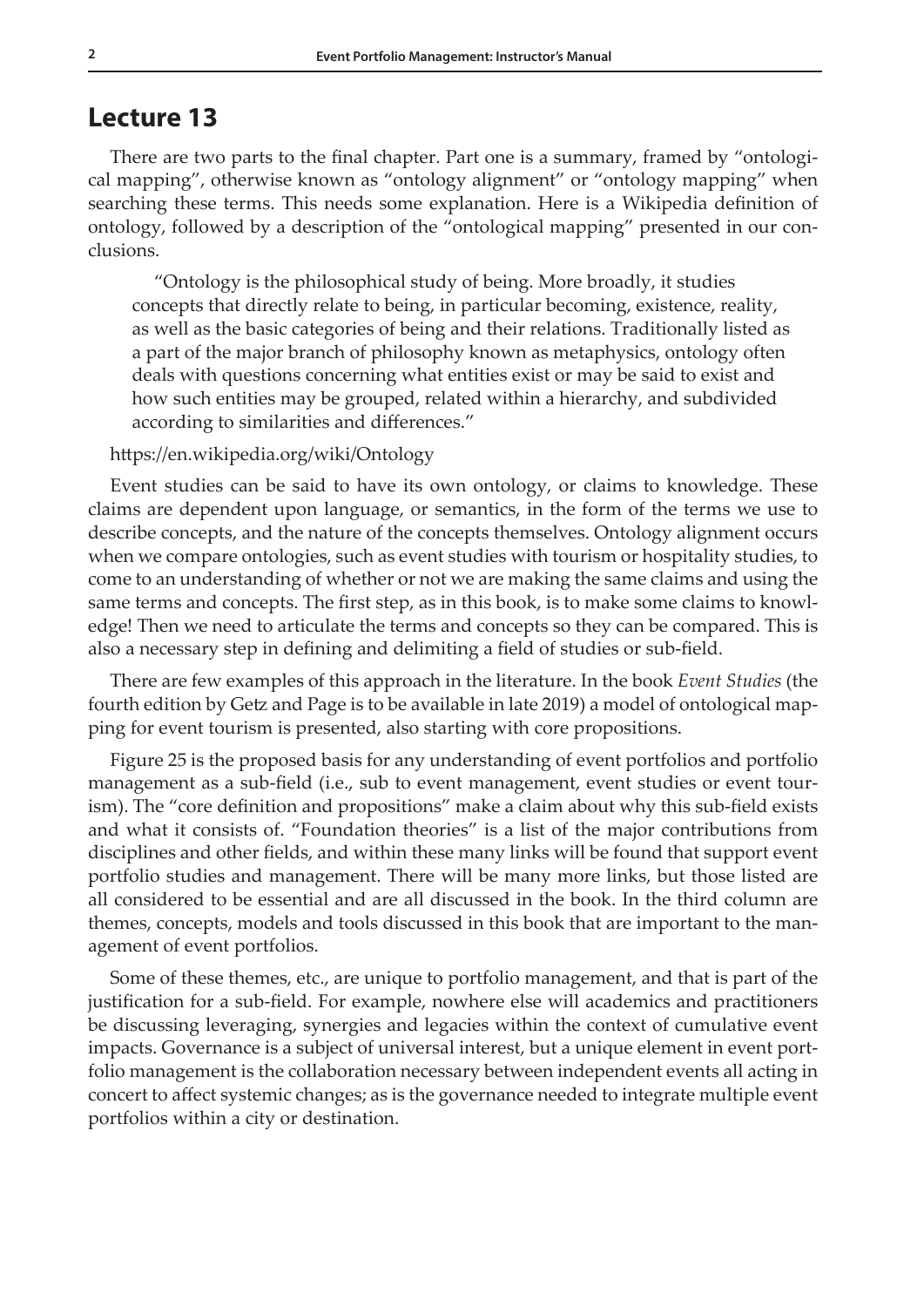# **Core definition & propositions**

An event portfolio is the strategic patterning of disparate but interrelated events taking place during the course of the year in a host community that as a whole is intended to achieve multiple outcomes through the implementation of joint strategies.

**P1:** A paradigm shift has occurred (i.e., the legitimation of events in multiple roles; from single events to portfolios; emphasis on long-term sustainability)

**P2:** 'Eventful cities' depend upon portfolio management

**P3:** Event portfolios maximise the potential for beneficial leveraging and synergistic interactions

**P4:** Overlapping event portfolios are a frequent complication necessitating coordination

**P5:** Governance and management can take many forms reflecting unique circumstances, but a focal organisation will usually be required.

#### **Foundation theories**

Marketing: product life cycle and product portfolios

Financial portfolio management

Event tourism

Organisation ecology

Inter-organisational relationships; stakeholder theory; networks; collaboration

Systems theory

Evaluation and impact assessment

Competitive and comparative advantage

Governance, ownership and decision making

#### **Event portfolio management (themes, concepts, models and tools)**

Leveraging strategies & tactics for tourism & social leveraging

Roles for hallmark, iconic, mega, community, and one-time vs. periodic events

Relatedness and multiplicity

Critical portfolio design factors

Pyramid, matrix & process models

Governance models & development strategies (symmetrisation, specialisation, multi-constellation, macro-expansion)

Evaluation and impact assessment tools: Logic and Theory of Change models

## **Figure 25:** Ontological map of event portfolio studies

Possibly the most unique concepts and tools within event portfolio studies are the design factors and models that shape our thinking about, and strategies for event portfolio management. These include the pyramid and matrix models.

The many suggested research topics and questions provide an agenda to progress this sub-field academically, and to advance the practice of event portfolio management. An interesting exercise would be to take any of these items and have students plan a pertinent research project. Researchers are encouraged to take up one or more of the items to help advance event portfolio studies and management.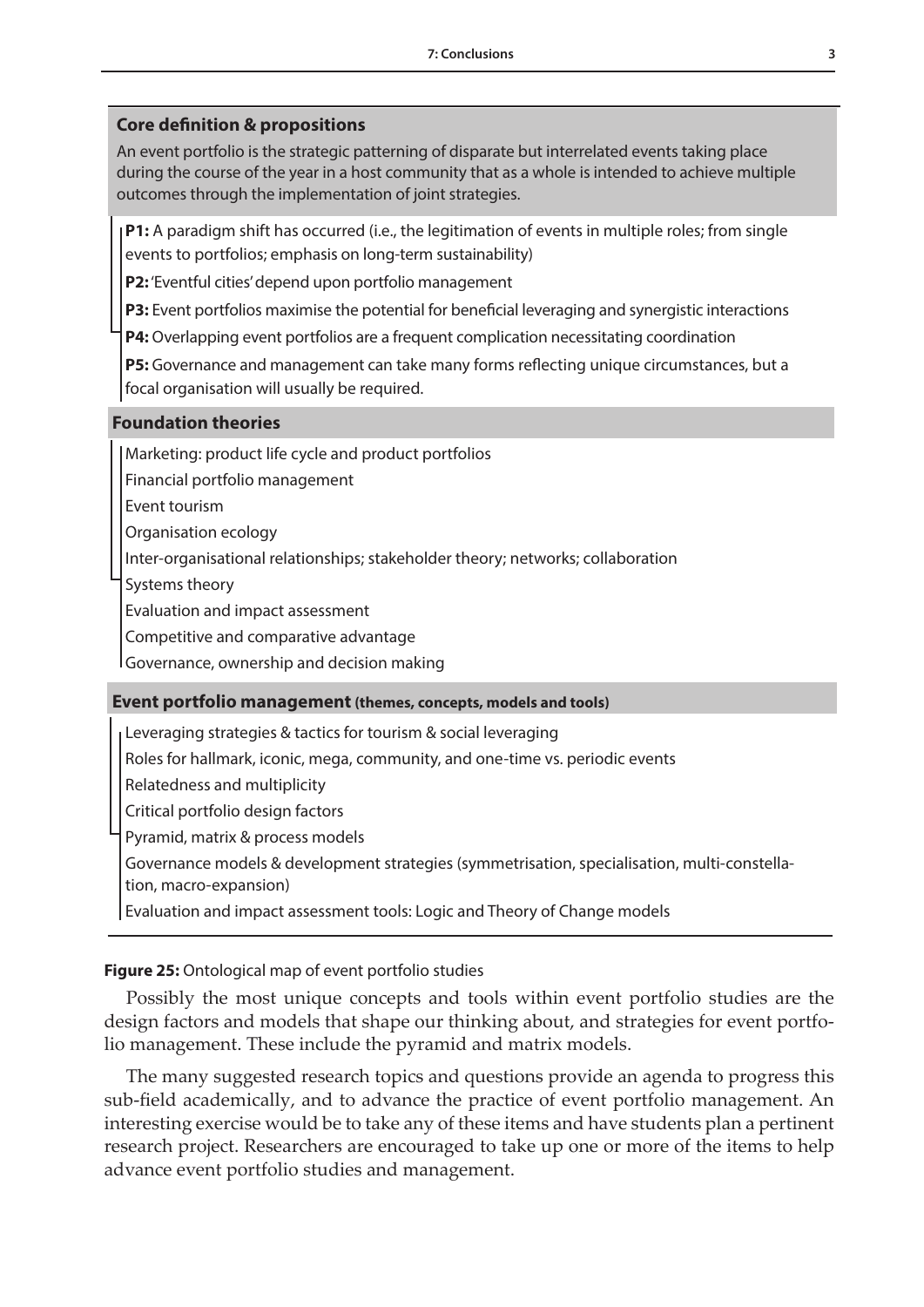# **Suggested long-answer test question**

- Q: Explain "event portfolio studies" and "event portfolio management" by referring to core propositions and foundation theories. What aspects of "event portfolio management" are unique to this sub-field?
- A: The answer could include Figure 13.1 in the book, which provides the material. Students should be familiar with the differences between "studies" and "management", making it clear that the core propositions and foundation theories can inform management, and that there are also management theories to draw upon. As to what is unique, making this a specialist sub-field, can be argued. But the answer should include a definition of "event portfolio" as that is the starting point. Some of the unique aspects that can be discussed include the pyramid and matrix models, key design factors, the nature of overlapping portfolios in eventful cities and resulting collaborations, or the application of theory of change models and related evaluation and impact-assessment issues - like cumulative impacts.

# **Study questions for the case studies (Chapters 7-12)**

#### **Chapter 7: New Zealand**

- Q: Explain top-down versus bottom-up approaches, referring to the New Zealand cases in this chapter and Chapter 8. What are the pros and cons?
- Q: New Zealand, like many countries, seeks to attract international events through bidding. How should they integrate bidding and one-time events in an event portfolio?
- Q: Major international events tend to concentrate in major cities, often in capital cities like Auckland. Is this a problem? How can other parts of the country benefit from International events?

#### **Chapter 8: Auckland, Wellington, Dunedin**

- Q: Compare the institutional networks and arrangements in each of these cities in terms of how stakeholders influence policy and event portfolio management. Refer to Figure 8.3.
- Q: Define 'vision' as it applies to event portfolios, and give examples from the New Zealand cases and any others you can locate. Is having a vision statement necessary for effective portfolio planning?
- Q: How do the cases in this chapter illustrate the concept of policy and strategy 'evolution'? What factors most influence evolution?

#### **Chapter 9: Melbourne and Canberra**

- Q: Do you agree that international touring exhibitions add value to city event portfolios? Refer to Figure 9.1.
- Q: Discuss the idea that event portfolios should be balanced in terms of their value and appeal to both visitors and residents? How can this be achieved? - give examples from the book.